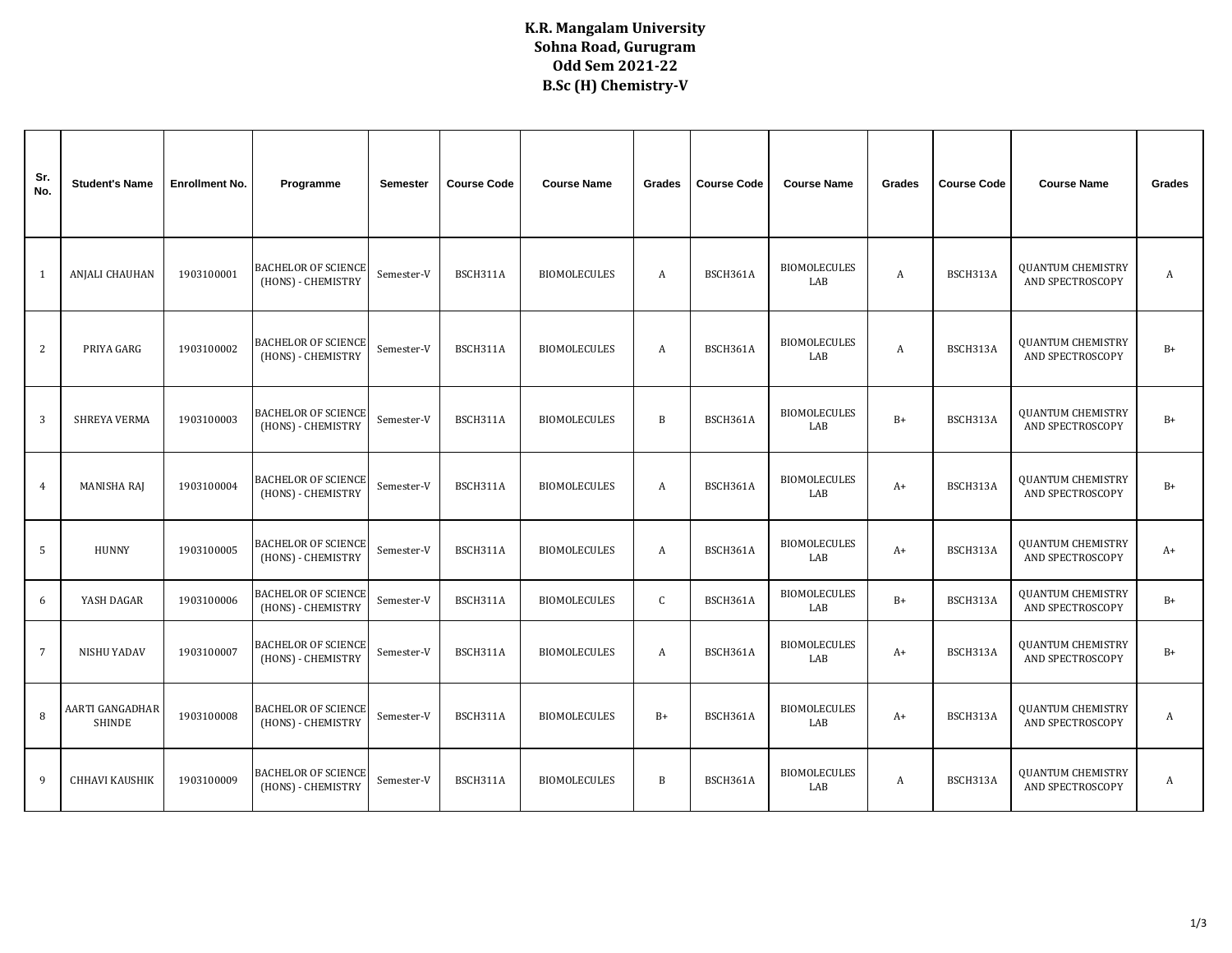## **K.R. Mangalam University Sohna Road, Gurugram Odd Sem 2021-22 B.Sc (H) Chemistry-V**

| Sr.<br>No.      | <b>Student's Name</b>            | <b>Enrollment No.</b> | Programme                                        | Semester   | <b>Course Code</b> | <b>Course Name</b>                               | Grades           | <b>Course Code</b> | <b>Course Name</b>                         | Grades | <b>Course Code</b> | <b>Course Name</b>                                    | <b>Grades</b> |
|-----------------|----------------------------------|-----------------------|--------------------------------------------------|------------|--------------------|--------------------------------------------------|------------------|--------------------|--------------------------------------------|--------|--------------------|-------------------------------------------------------|---------------|
| 1               | <b>ANJALI CHAUHAN</b>            | 1903100001            | <b>BACHELOR OF SCIENCE</b><br>(HONS) - CHEMISTRY | Semester-V | BSCH363A           | <b>QUANTUM CHEMISTRY AND</b><br>SPECTROSCOPY LAB | A                | BSCH315A           | <b>NOVEL</b><br>INORGANIC<br>SOLIDS        | A      | BSCH365A           | <b>NOVEL</b><br>INORGANIC<br><b>SOLIDS LAB</b>        | B             |
| $\overline{2}$  | PRIYA GARG                       | 1903100002            | <b>BACHELOR OF SCIENCE</b><br>(HONS) - CHEMISTRY | Semester-V | BSCH363A           | <b>QUANTUM CHEMISTRY AND</b><br>SPECTROSCOPY LAB | $A+$             | BSCH315A           | <b>NOVEL</b><br><b>INORGANIC</b><br>SOLIDS | $B+$   | BSCH365A           | <b>NOVEL</b><br>INORGANIC<br><b>SOLIDS LAB</b>        | B             |
| 3               | <b>SHREYA VERMA</b>              | 1903100003            | <b>BACHELOR OF SCIENCE</b><br>(HONS) - CHEMISTRY | Semester-V | BSCH363A           | <b>QUANTUM CHEMISTRY AND</b><br>SPECTROSCOPY LAB | $\mathsf{C}$     | BSCH315A           | <b>NOVEL</b><br>INORGANIC<br>SOLIDS        | B      | BSCH365A           | <b>NOVEL</b><br>INORGANIC<br><b>SOLIDS LAB</b>        | $\mathbf{F}$  |
| $\overline{4}$  | <b>MANISHA RAJ</b>               | 1903100004            | <b>BACHELOR OF SCIENCE</b><br>(HONS) - CHEMISTRY | Semester-V | BSCH363A           | <b>QUANTUM CHEMISTRY AND</b><br>SPECTROSCOPY LAB | $B+$             | BSCH315A           | <b>NOVEL</b><br>INORGANIC<br><b>SOLIDS</b> | A      | BSCH365A           | <b>NOVEL</b><br>INORGANIC<br><b>SOLIDS LAB</b>        | $B+$          |
| 5               | <b>HUNNY</b>                     | 1903100005            | <b>BACHELOR OF SCIENCE</b><br>(HONS) - CHEMISTRY | Semester-V | BSCH363A           | <b>QUANTUM CHEMISTRY AND</b><br>SPECTROSCOPY LAB | $\boldsymbol{A}$ | BSCH315A           | <b>NOVEL</b><br><b>INORGANIC</b><br>SOLIDS | $B+$   | BSCH365A           | <b>NOVEL</b><br>INORGANIC<br><b>SOLIDS LAB</b>        | A             |
| 6               | YASH DAGAR                       | 1903100006            | <b>BACHELOR OF SCIENCE</b><br>(HONS) - CHEMISTRY | Semester-V | BSCH363A           | <b>QUANTUM CHEMISTRY AND</b><br>SPECTROSCOPY LAB | $\mathbf{P}$     | BSCH315A           | <b>NOVEL</b><br><b>INORGANIC</b><br>SOLIDS | P      | BSCH365A           | <b>NOVEL</b><br>INORGANIC<br><b>SOLIDS LAB</b>        | $B+$          |
| $7\phantom{.0}$ | NISHU YADAV                      | 1903100007            | <b>BACHELOR OF SCIENCE</b><br>(HONS) - CHEMISTRY | Semester-V | BSCH363A           | <b>QUANTUM CHEMISTRY AND</b><br>SPECTROSCOPY LAB | A                | BSCH315A           | <b>NOVEL</b><br>INORGANIC<br>SOLIDS        | $B+$   | BSCH365A           | <b>NOVEL</b><br>INORGANIC<br><b>SOLIDS LAB</b>        | P             |
| 8               | AARTI GANGADHAR<br><b>SHINDE</b> | 1903100008            | <b>BACHELOR OF SCIENCE</b><br>(HONS) - CHEMISTRY | Semester-V | BSCH363A           | <b>QUANTUM CHEMISTRY AND</b><br>SPECTROSCOPY LAB | $A+$             | BSCH315A           | <b>NOVEL</b><br>INORGANIC<br>SOLIDS        | A      | BSCH365A           | <b>NOVEL</b><br><b>INORGANIC</b><br><b>SOLIDS LAB</b> | $\mathbf{A}$  |
| 9               | <b>CHHAVI KAUSHIK</b>            | 1903100009            | <b>BACHELOR OF SCIENCE</b><br>(HONS) - CHEMISTRY | Semester-V | BSCH363A           | <b>QUANTUM CHEMISTRY AND</b><br>SPECTROSCOPY LAB | $B+$             | BSCH315A           | <b>NOVEL</b><br><b>INORGANIC</b><br>SOLIDS | A      | BSCH365A           | <b>NOVEL</b><br>INORGANIC<br><b>SOLIDS LAB</b>        | $A+$          |